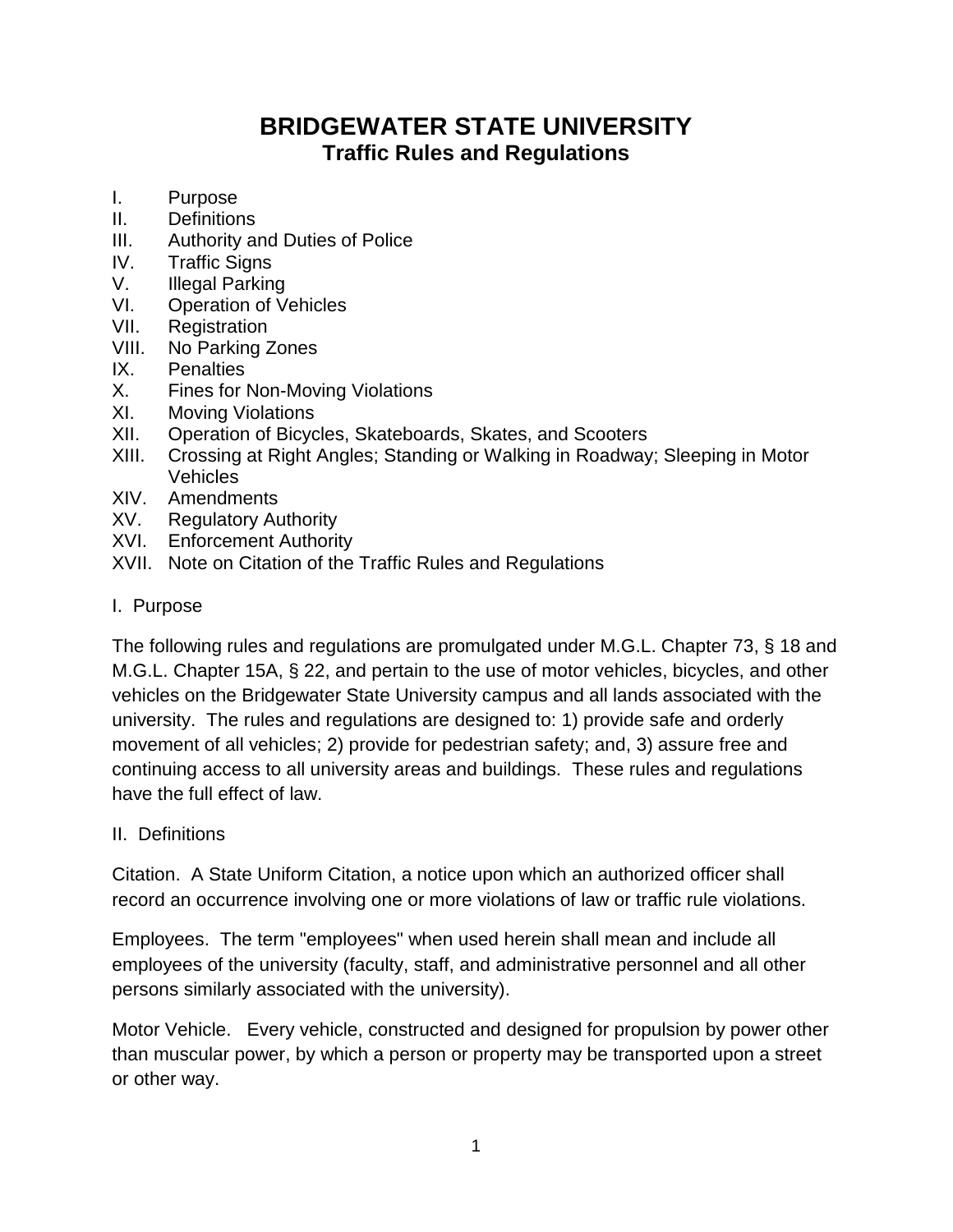Officer. A person appointed by the university as a police officer, authorized to enforce the traffic/parking rules and regulations governing the control, movement, and parking of motor vehicles.

Parking. The standing of a vehicle, whether occupied or not, otherwise than temporarily for the purpose of and while actually engaged in loading or unloading or in obedience to an officer or traffic signs or signals.

Parking Lot. An area or areas of the campus or other land of the university set aside by the university for the purpose of providing space for the parking of vehicles duly registered to park thereon or vehicles of persons visiting or having business at the university.

Parking Violations Notice. A notice upon which an authorized officer shall record an occurrence involving one or more parking rule violations.

Roadway. That portion of a street or way between the regularly established curb line, or that part, exclusive of the shoulders, improved and intended to be used for vehicular traffic on the campus or other land of the university.

Street or Way. The entire width between property lines of every way open for purposes of travel on the campus or other land of the university, including parking lots.

Student. For the purpose of these traffic/parking rules and regulations, a student is any person enrolled in one or more academic courses and who is other than a full-time employee, or a part-time employee.

Visitor. For the purpose of these traffic/parking rules and regulations, a bona fide visitor is a person other than an employee or student of the university, parking or operating a vehicle on campus.

III. Authority and Duties of Police

1. General. It shall be the duty of the Bridgewater State University Police Department to enforce the provisions of these traffic/parking rules; provided, however, that to expedite the control, movement, or parking of motor vehicles or to safeguard pedestrians in the event of an emergency or for the purposes of enforcement of these traffic/parking rules and regulations, officers of the respective municipal police or fire department may, upon the request of the Bridgewater State University chief of police or his/her designee, direct and control traffic as conditions may require, notwithstanding the provisions of these traffic/parking rules and regulations.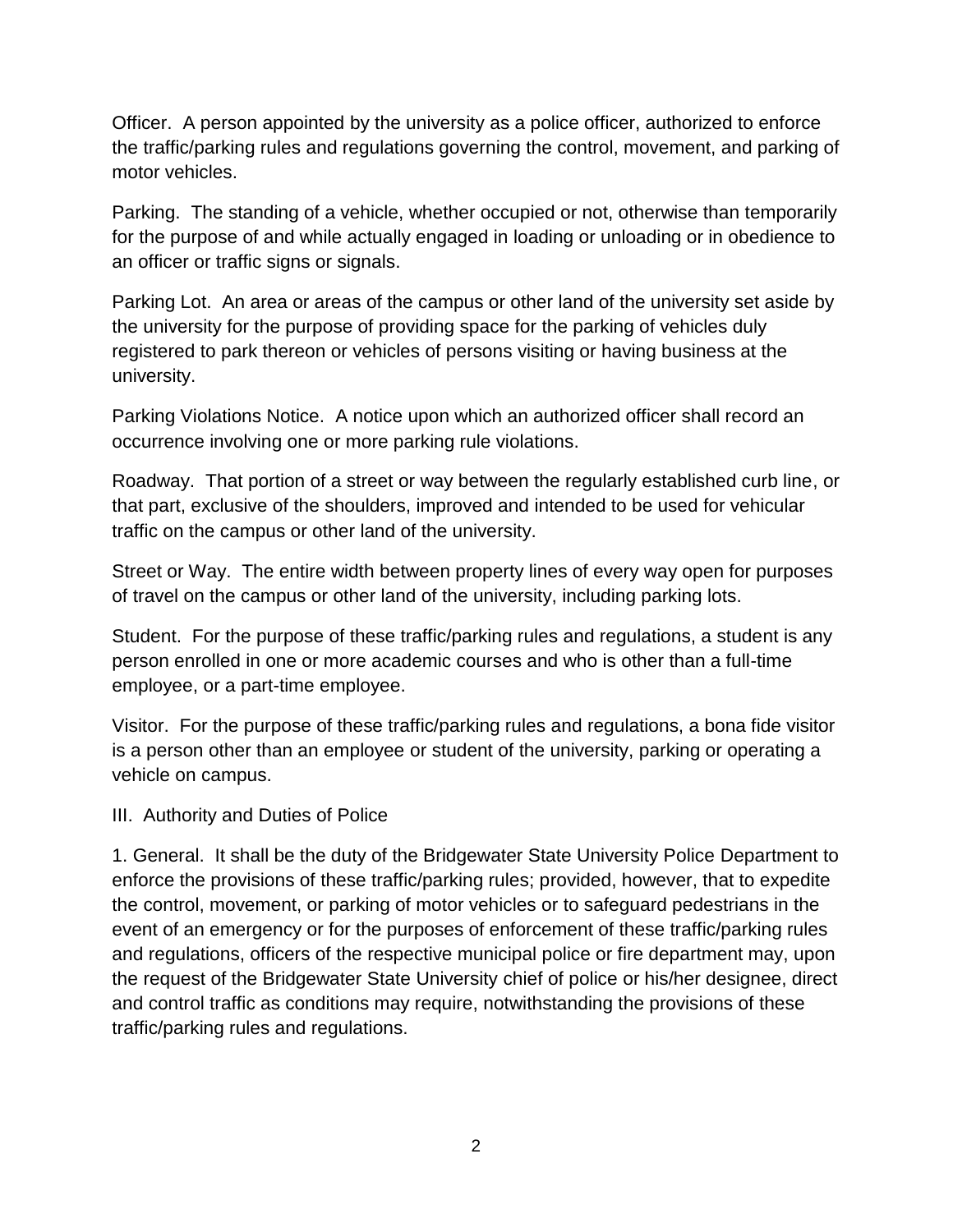2. Assistance. In addition to the foregoing, the Bridgewater State University chief of police or his/her designee may request the assistance of the police of the municipality where university property is situated; the county sheriff's department; officers of other university or college police departments; and the State Police whenever in his/her judgment such assistance is necessary.

3. Temporary Parking. The university chief of police or his/her designee is authorized to permit parking or vehicular movement on any parking lot, lands, street, or way or part thereof in an impending or existing emergency or for lawful assemblage, demonstration, or procession.

4. Closing of Streets or Ways. The university chief of police or his/her designee is authorized to close temporarily any street or way or parking lot or part thereof in an impending or existing emergency or for lawful assemblage, demonstration, or procession.

5. One-Way Traffic. Upon those ways designated by the university for one-way traffic, and sign-posted for same, no driver will proceed except in the direction indicated by such signs.

## IV. Traffic Signs

1. General. The university is authorized to place and maintain official traffic signs, signals, markings, and safety zones required on the campus and other lands of the university; to control the flow, speed, and direction of vehicle traffic; and set regulations for pedestrian traffic. Operators of vehicles used in and about the campus and other lands of the university shall conform to official signs, signals, markings, and safety zones.

2. Interference with Signs. Any person who willfully, intentionally, and without right defaces or otherwise injures, removes, interferes with or destroys any traffic regulating sign, light, signal, or marking device lawfully erected or placed movement, and parking of motor vehicles shall be punished by a fine of not more than fifty dollars. This regulation shall be enforced by the Bridgewater State University Police Department. Violations shall be recorded upon a uniform citation.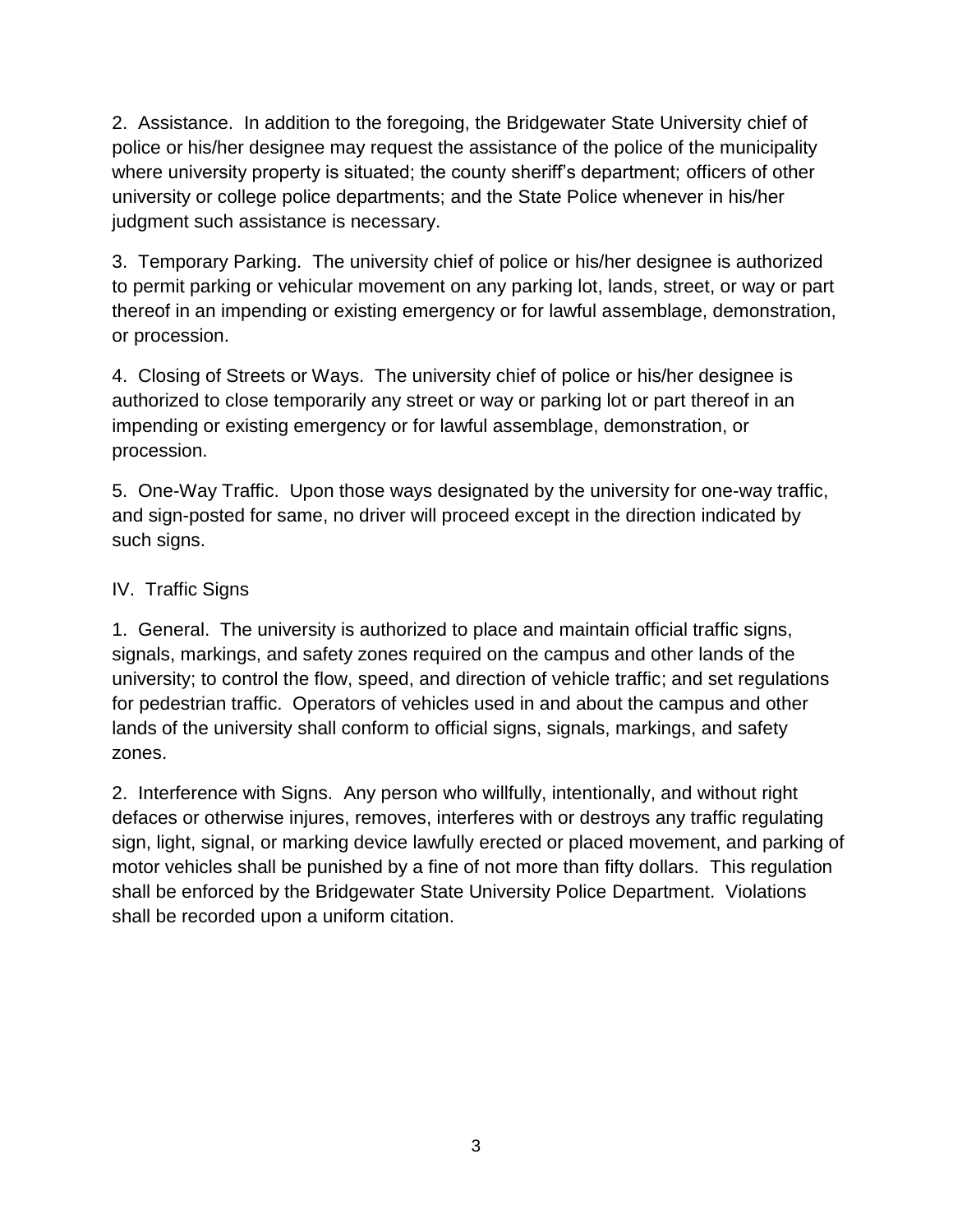## V. Illegal Parking

1. General. No person shall allow or permit any vehicle registered in his/her name or under his/her control to stand or park in any street or on the campus or other land of the university in violation of the traffic/parking rules and regulations except when necessary to avoid conflict with other traffic or in compliance with the direction of a police officer or traffic sign or signal. The person in whose name a motor vehicle is registered shall be held responsible for traffic/parking violations cited against the vehicle.

2. Employees. Employees' vehicles must be registered with the university. Vehicles registered at the university by employees of the university may be parked only within the confines of unrestricted spaces or in parking areas, stalls, or other spaces as authorized by valid insignia appropriately affixed to the vehicle or by proper display of valid temporary authorization. Use of other parking facilities constitutes illegal parking.

3. Students. Students' vehicles must be registered with the university. The president or his/her designee, acting by authority of the Board of Trustees, may institute a fee for this registration. Vehicles registered at the university by students of the university may be parked only within the confines of unrestricted spaces of in parking areas, stalls, or other space which is authorized by valid insignia appropriately affixed to the vehicle or by proper display of valid temporary authorization. Use of other parking facilities constitutes illegal parking.

4. Visitors. Visitors' vehicles may be parked only in designated visitors' areas, within the confines of unrestricted spaces. Visitors' vehicles must be identified by proper display of valid temporary parking authorization, except when otherwise legally parked within temporary parking areas. Use of other parking facilities constitutes illegal parking.

5. Specific. In addition to the cases of illegal parking defines in paragraphs 2, 3, and 4 of this section, parking in any of the following manners shall constitute illegal parking, may be fined in accordance with the fine schedule established elsewhere herein or which from time to time may be modified by the university, and may be removed to a convenient place under the direction of the university police. The owner of the vehicle so removed or towed away shall be liable for the cost of such removal and storage, if any. All towing resulting from parking violations will be done at the vehicle owner's risk and expense.

 (a) Upon any part of a way in such a manner as to impede the removal or plowing or snow or ice.

(b) Upon sidewalks.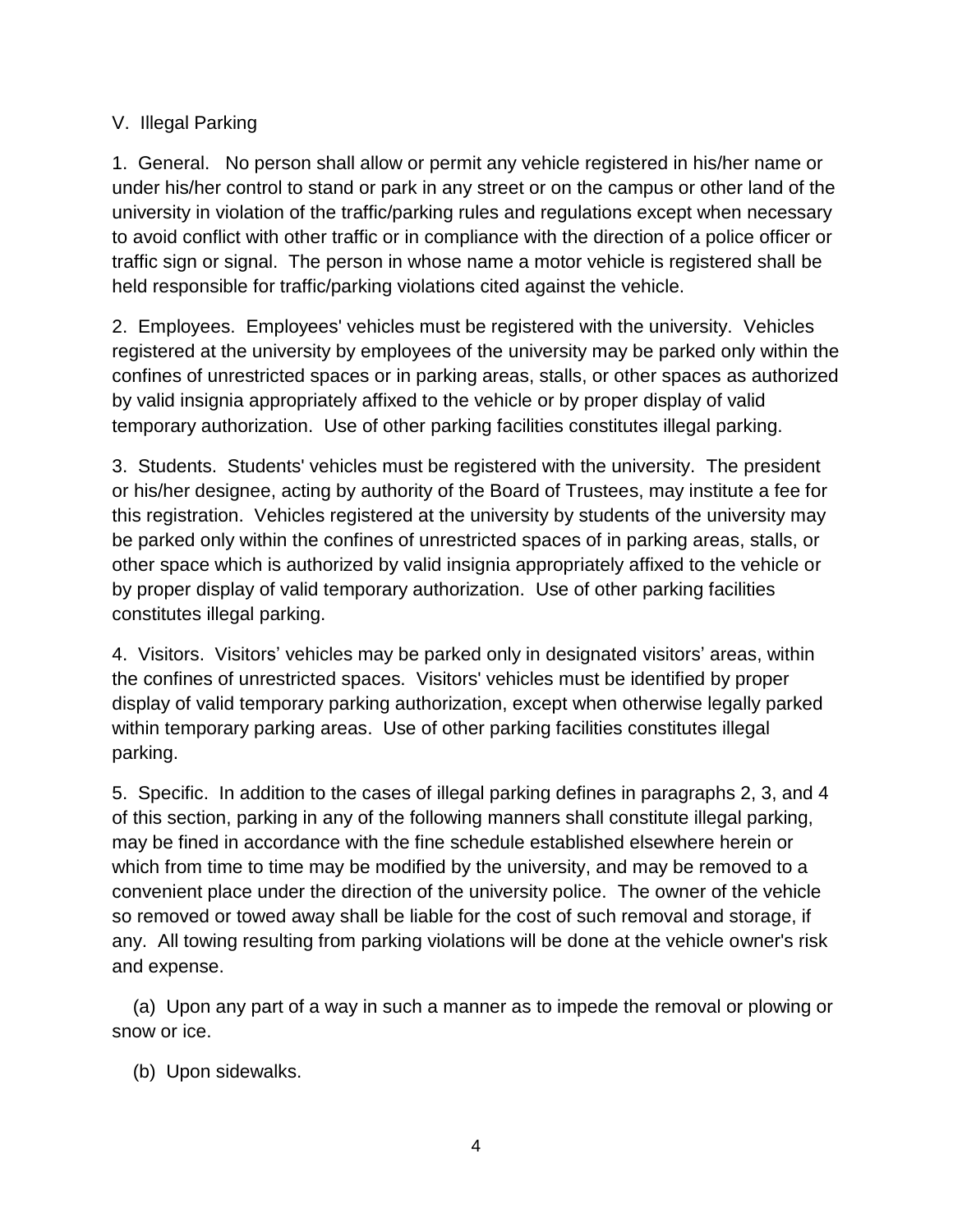(c) Within ten feet of a hydrant.

(d) In front of any driveway.

 (e) Upon any way where parking of a vehicle will not leave a clear and unobstructed lane for passing traffic.

 (f) In front of any barricade erected to temporarily or permanently close a way to vehicular traffic.

 (g) On land, except a designated parking lot, not designated for vehicular traffic such as walks, lawns, and open fields.

(h) In front of a gateway or entrance to an athletic field or other field or open area.

(i) Upon any way that is an entrance to a parking area.

(j) In any Service Zone, except while actually engaged in loading or unloading.

(k) In any bus stop.

 (l) Adjacent to any building in such a manner as to obstruct an exit or entrance thereto, or to interfere with police, fire, ambulance or other emergency apparatus.

 (m) In any area designated as reserved for handicapped, reserved, police, fire, ambulance, employee of the month, or space designated as visitor parking.

 (n) Except for university vehicles, in any space for University Vehicles or State Vehicles Only.

(o) In any area designated No Parking, Fire Lane, or Tow Zone.

(p) Overtime parking in temporary parking areas.

(q) Student vehicles parked in faculty/staff areas.

6. Unauthorized, Unused, or Abandoned Vehicles. Unauthorized vehicles and vehicles with evidence of non-use left on parking lots, streets, or other university property shall be hauled away. Expenses of such hauling and disposal shall be charged against the registered owner. The owner of any vehicle so removed and towed away shall also be subject to any other penalties provided under M. G. L. Chapters 85, 89 and 90. Any vehicle found without a valid license plate shall be considered an abandoned motor vehicle and removed from university property. The owner shall be responsible for costs involved in removing and storage of such vehicles. The university assumes no responsibility for the care or protection of or damage to any such motor vehicle or its contents.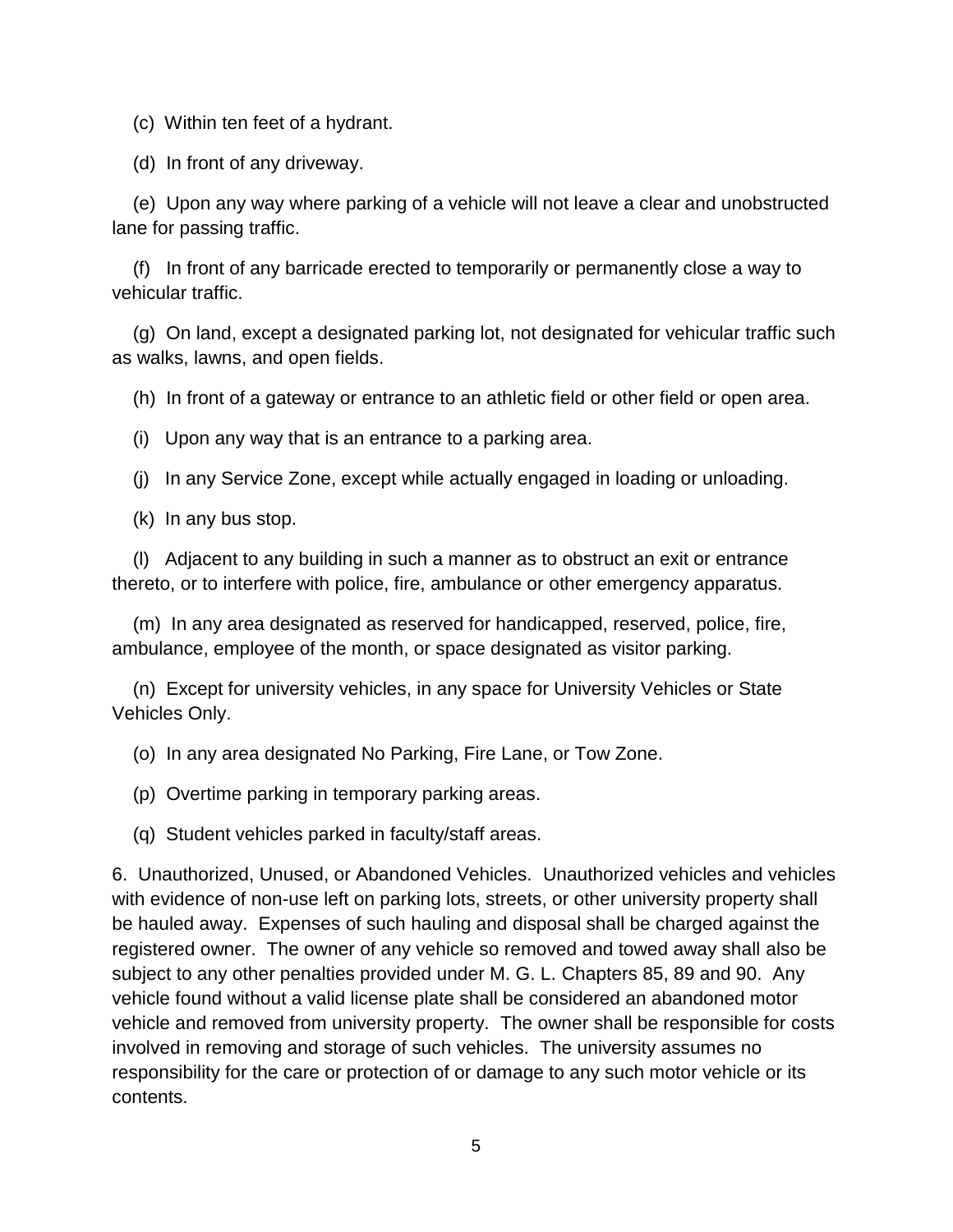## VI. Operation of Vehicles

1. General. Operation of vehicles on and about the campus shall be in accord with the General Laws of the Commonwealth, enforceable by the Bridgewater State University Police Department. The General Laws of the Commonwealth (Chapters 85, 89, and 90) and the Rules and Regulations of the Registrar of Motor Vehicles shall apply to the university campus and other lands of the university. Violations shall be recorded on a uniform citation.

2. Speed Limit. All vehicles shall be operated at all times at a speed that is reasonable and proper. At no time shall a speed in excess of 10 miles per hour be considered reasonable and proper except as otherwise posted or for vehicles engaged in emergency work. In addition to acceptance of the civil speeding statutes set out in M.G.L. Chapter 90, the university specifically accepts the provisions of M.G.L. c. 85, § 11: Whoever drives at a rate of speed inconsistent with public safety or convenience may be arrested without a warrant.

3. Operating Conditions of Vehicles. Motor vehicles parked on the campus or other lands of the university must be kept in such condition of mechanical repair that they may be removed at any time under their own power.

4. Loading and Discharge of Passengers. Loading or discharge of passengers shall be permitted only when a vehicle is at a complete stop at the edge or curb of a way or within a safety or service zone expressly approved for this purpose.

5. At no time shall any vehicle be operated upon land or ways not specifically designed, intended, or designated for vehicle traffic.

6. At no time shall any vehicle be operated with passengers sitting, lying, or standing on the exterior part of the vehicle such as the fender, hood, bumper, or other parts not designed for passenger transportation.

7. All vehicles shall be operated in accordance with all posted signs, signals, and markings.

# VII. Registration

1. Necessity to Register. Any student or employee who operates a vehicle on the campus or other lands of the university must register that vehicle with the university and display a current university decal on the vehicle. Registration must be accomplished immediately upon arrival or use of the vehicle on campus. Failure to register will constitute grounds for denial of the privilege to operate a vehicle on the campus or other lands of the university. Registration of a vehicle is not complete until the decal is permanently and properly affixed to the vehicle. Motorcycles are not required to register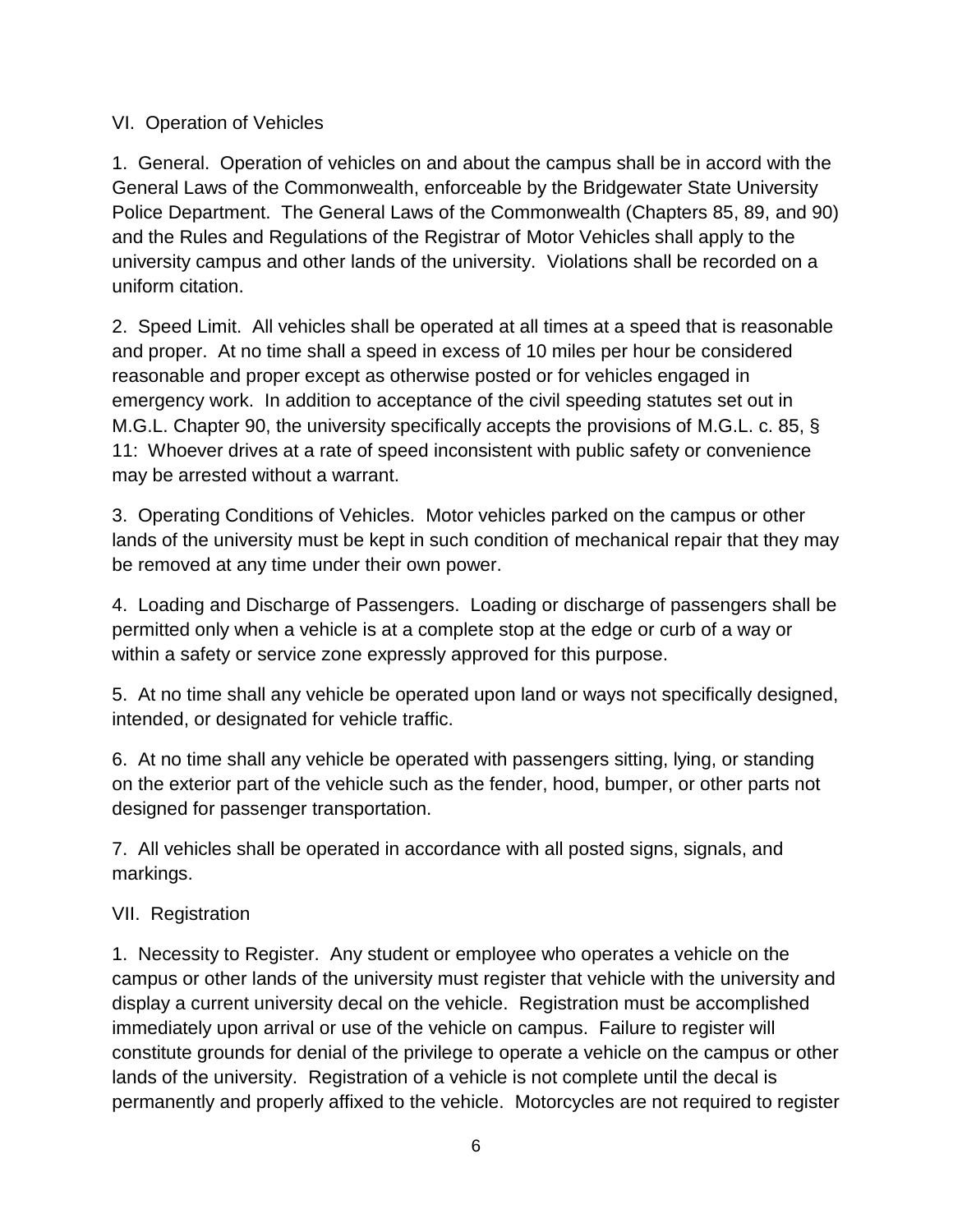or affix a decal to the vehicle. Any motor vehicle bearing a decal which has been mutilated or damaged so that the number thereof or the date of expiration is illegible shall be treated as not bearing the required decal. Expired university decals are not to be displayed. Any duplicate decal required during the year will be provided at a replacement charge.

2. Eligibility. Permission to operate a vehicle on the campus or other land of the university is a discretionary privilege bestowed by the Board of Trustees of Bridgewater State University and such privilege may be denied, revoked, suspended or modified by action of the university or police officers of the university authorized to take such actions.

3. Liability Coverage. No vehicle shall be registered for operation on the campus or other land of the university unless the person requesting a decal has met the motor vehicle liability policy or bond requirements for the operation and use of motor vehicles upon the ways of the Commonwealth.

4. Expiration of Registration. Except when otherwise specified, university vehicle decals expire annually on August 31 and additionally under the following conditions:

- a) All registrants-upon revocation, upon transfer of ownership of the vehicles or upon change of license plate number.
- b) Employees-upon termination of employment at the university.
- c) Students-upon termination of status as a student at the university.

5. Registration and Parking Decals. Faculty, staff, and students are required to register their vehicles which will be used on campus and maintain parking decals on the vehicles.

6. Handicapped Parking. To park in Handicapped Parking, vehicles must have a Massachusetts State Handicap Permit or Plate on their car. Cars not displaying special plates or permits are subject to immediate tow without warning.

## VIII. No Parking Zones

No Parking Zones include all areas that are not lined or marked for parking. This includes roadways; access lanes and turnaround areas in parking areas; loading and unloading zones, and fire lanes.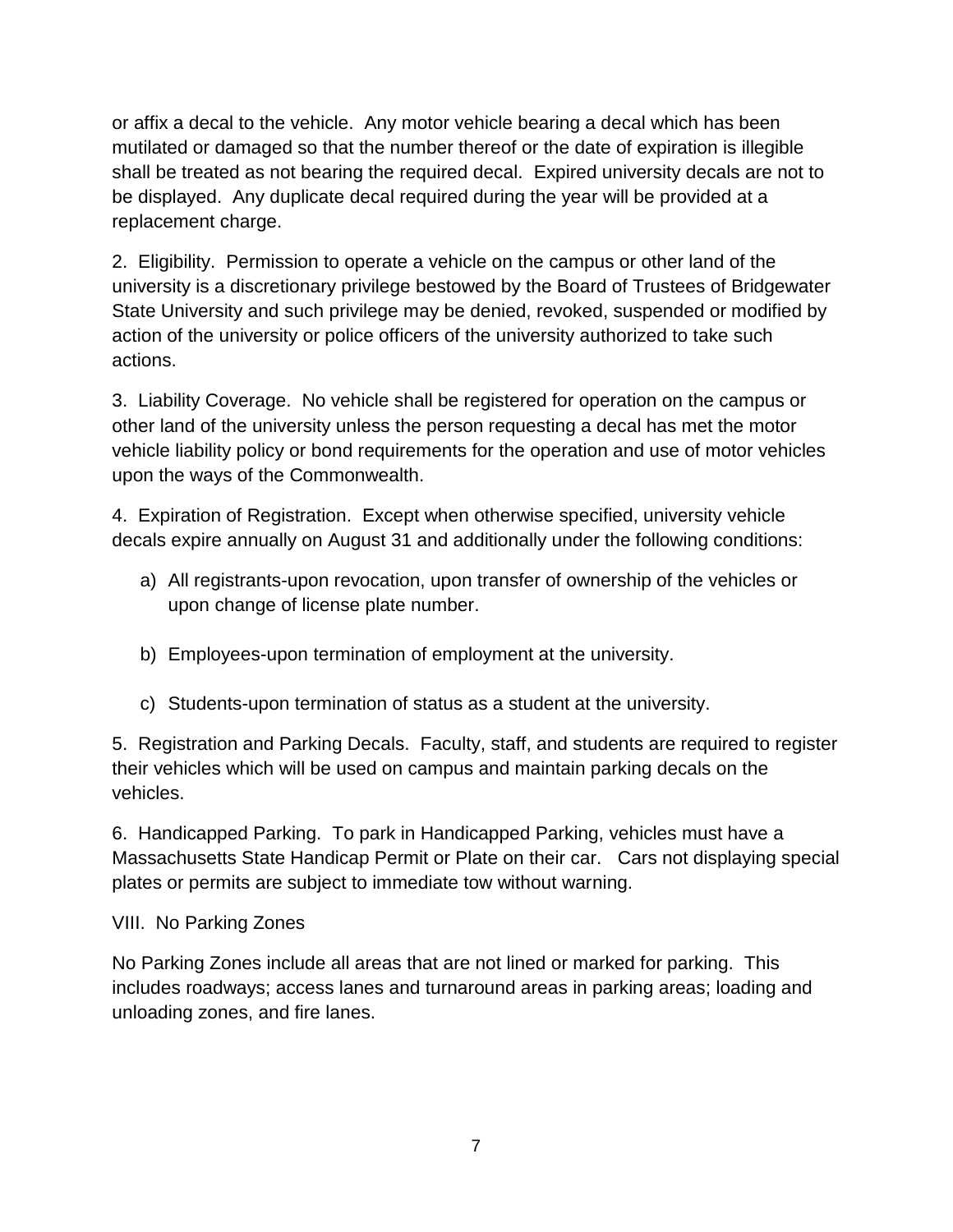## IX. Penalties

(1) For Violations of the General Laws and the Rules and Regulations of the Registrar of Motor Vehicles. Penalties for violations of M.G.L. Chapters 85, 89 and 90, and the traffic rules and regulations of the Registrar of Motor Vehicles relating to the laws of the road and the operation of vehicles as applied to the campus and other land of the university shall be the same as prescribed in M.G.L. Chapters 85, 89 and 90 and the traffic rules and regulations of the Registrar of Motor Vehicles. Such rules and regulations shall be enforced by the university police, with violations recorded upon a uniform citation. The court may impose such fines, penalty, or both, as would be prescribed for a like offense committed upon other public streets in the Commonwealth.

(2) For Non-Moving Violations. The penalty for non-moving violations shall be determined by the president or his/her designee, acting under the authority of the board of trustees of the university. Fines shall be payable directly to Bridgewater State University. Violations shall be recorded by the university police upon an official parking violation notice.

(3) For Failure to Register. Failure to register a motor vehicle and display a decal within the registration period shall subject the offender to a fine established by the university.

(4) Disposition of Fines. As stated in M.G.L. c. 15A, § 22, fees collected by the university for parking violations and for all other fees and fines shall be deposited in a fund or funds established in accordance with M.G.L. c. 15A, § 22 at Bridgewater State University for this purpose. Payment in full to the university of the stipulated fine shall operate as a final disposition of each violation cited therefore.

(5) Disciplinary Action. In addition to fines and penalties imposed or other action taken by the university, repeated or severe violations of the State or university motor vehicle laws or regulations shall subject the offender to disciplinary action, up to and including suspension or expulsion from the university, as would be taken for a violation of other university regulations governing the general conduct of its students.

(6) Parking Appeals. All parking appeals must be submitted in writing on a form approved by the university to the campus parking clerk within 21 days from the date of receiving a violation notice or other penalty. Such forms shall be made available to persons upon request through the university Police Department or other locations on campus. The review of such appeals shall be informal; the rules of evidence shall not apply. The parking clerk shall reply in writing giving the reasons for his/her decision. If the Appellant is not satisfied with this decision, he/she may have a meeting with the parking clerk at a time and place of the parking clerk's convenience. Appellants shall be permitted during such informal hearing to call and cross examine witnesses and to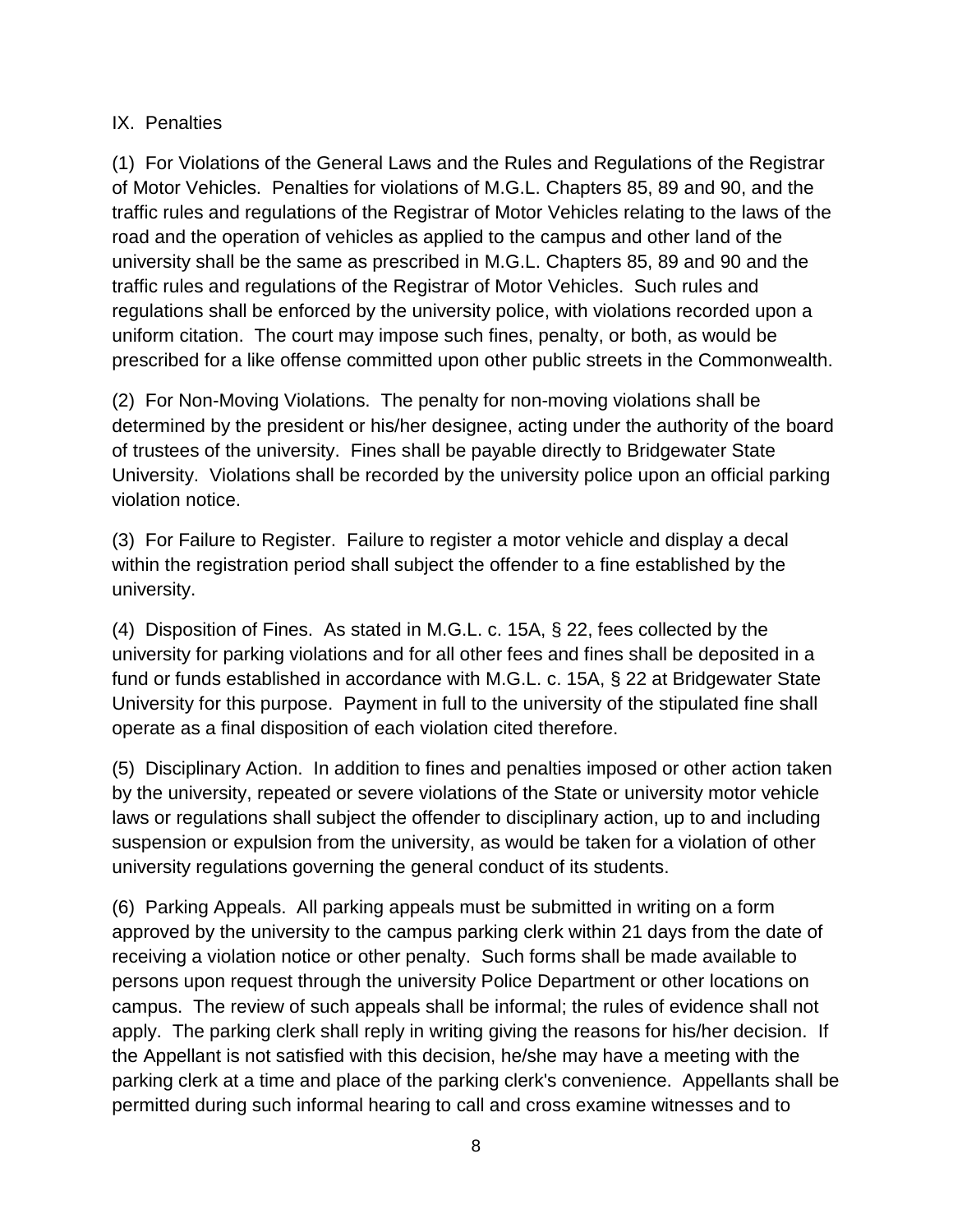present evidence on their own behalf. The parking clerk shall have sole and exclusive jurisdiction to determine the conduct of the hearing, including determinations regarding the admission of evidence, the number of witnesses to be heard and other related matters of procedure. Within 30 days following the conduct of said hearing, the parking clerk's office shall issue a written decision which shall be final subject to further judicial review provided by M.G.L. c. 30A, §14.

X. Fines for Non-Moving Violations.

The following fines are established and are payable to the university.

(1) Fines

Parking on sidewalk-\$40

Parking in a crosswalk-\$40

Parking within 10 feet of a fire hydrant-\$35

Parking within an intersection-\$30

Parking within a posted or marked fire lane-\$35

Parking so as to obstruct traffic flow-\$30

Parking within a posted tow zone-\$30

Parking so as to obstruct a building exit/entrance-\$30

Parking in a controlled parking area without displaying a proper permit-\$30

Parking outside marked lanes-\$30

Parking within a posted bus stop-\$30

Double parking-\$30

Parking in violation of snow removal regulations-\$60

Parking in front of a street barricade-\$30

Parking in front of a driveway-\$30

Parking so as to block a gateway or field entrance-\$30

Parking without displaying a permit/pass-\$30

Parking in a posted delivery or service zone-\$30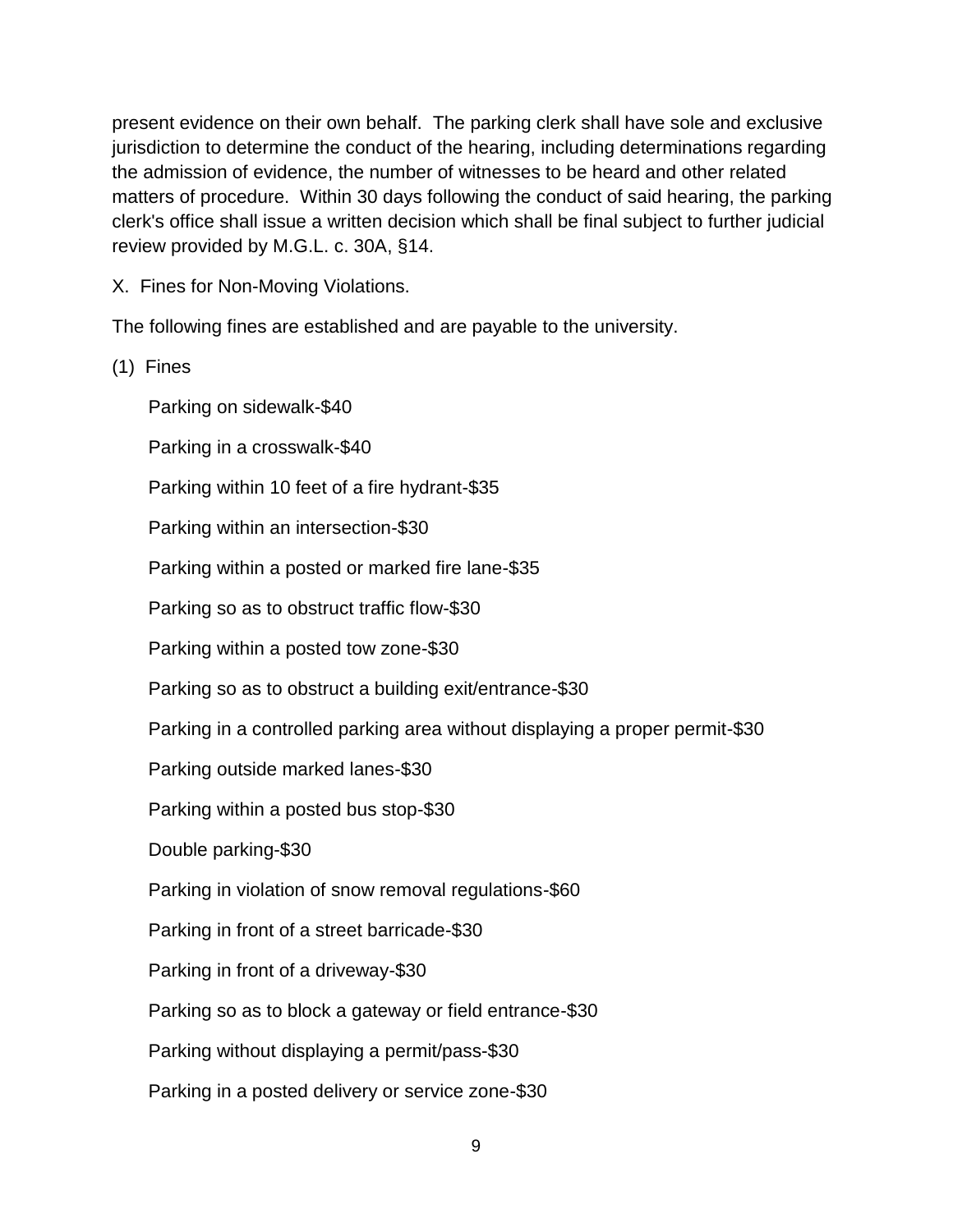Parking more than 12" from the curb-\$30

Parking in an access lane-\$30

Parking facing direction of flow of traffic-\$30

Parking on land not for vehicular traffic-\$30

Parking all night in a prohibited area-\$30

Parking in No Parking Zone-\$30

Parking in violation of other provisions of these rules and regulations-\$30

(2) \$115.00 fine and Subject to Immediate Tow. Parking in any Handicapped space without Massachusetts handicapped plates.

Those persons not authorized to park in any handicapped area are subject to a \$115.00 fine and immediate tow.

(3) \$30.00 fine and Subject to Immediate Tow. Student parking violations in any faculty/staff area, and illegal parking violations in Reserved spaces are subject to a \$30.00 fine and immediate tow.

XI. Moving Violations.

Citations will be issued and may be appealed in accordance with General Laws of the Commonwealth of Massachusetts.

XII. Operation of Bicycles, Skateboards, Skates, and Scooters.

(1) For the purposes of this regulation, the term "bicycle" shall mean a two-wheeled vehicle propelled by pedals and steered with handlebars attached to the front wheel; "skateboard" shall mean a footrest mounted upon four or more wheels that is usually propelled by the user, who sometimes stands, sits, kneels, or lies upon the device while it is in motion; "roller skates" (including in-line skates) means a pair of boots or shoes mounted upon wheels that is most often propelled by the user in an upright standing position; "scooter" (or "coaster") shall mean a footrest mounted upon two or more wheels, controlled by an upright steering handle, and propelled by the user in an upright position.

(2) Every person operating a bicycle, skateboard, skates, or scooter on university property shall do so in obedience to all traffic control devices as well as the regulations included herein, and shall have all the rights and duties applicable to a pedestrian under the same circumstances.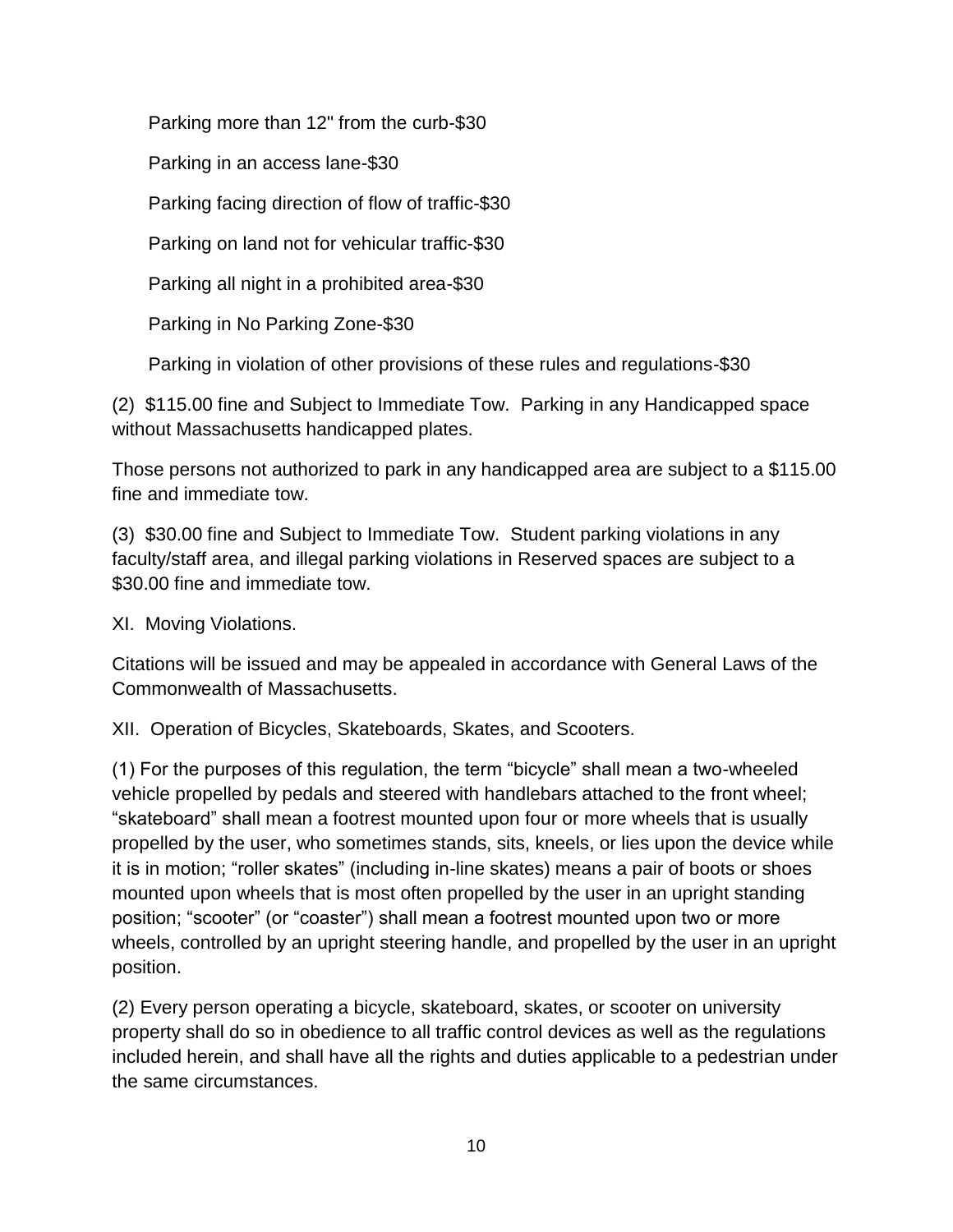(3) Operation of a bicycle, skateboard, skates, or scooter is normally permitted on all campus sidewalks and pathways where pedestrian traffic is allowed. Skateboarding shall not be permitted in areas prohibited by sign or marking and shall not be permitted on ways that are open to vehicular traffic.

(4) Bicycles, skateboards, skates, and scooters are to be used strictly as transportation.

(5) Pedestrians and bicyclists shall be considered to have the right of way: the operator of a skateboard, skates, or scooter shall yield to pedestrian and bicycle traffic in all situations of conflicting traffic.

(6) A person operating a bicycle, skateboard, skates, or scooter on campus shall practice courteous operation, giving due consideration to pedestrian or bicycle congestion, and must have the bicycle, skateboard, skates, or scooter under control at all times.

(7) Bicycles, skateboards, skates, and scooters shall be prohibited from use in all campus buildings, their entrances, and wheelchair ramps leading to those buildings.

(8) Bridgewater State University advocates the responsible use of bicycles, skateboards, skates, or scooters. Reckless, unsafe, or disruptive bicycling, skateboarding or skating is prohibited. Reckless, unsafe or disruptive operation is defined as riding at excessive speed and/or performing or practicing stunts; causing noise which disrupts people; riding with undue regard for the safety of others; or riding in a manner that causes damage to Bridgewater State University property and landscaping. Bicycles, skateboards, skates or scooters must never be operated on steps, stairways, access ramps, retaining walls, seat walls, benches, railings or similar architectural features.

## Enforcement

(1) The Bridgewater State University Police Department is responsible for enforcing these regulations. Campus community members who violate the regulations are subject to warnings or referral for corrective or disciplinary action through applicable university procedures. Violations by non-affiliated persons shall be enforced by the immediate seizure and impoundment of bicycles, skateboards or scooters (for no longer than necessary) to determine the identity of the operator and/or to facilitate contact with a parent in the case of a juvenile operator; and withdrawal of consent to be on campus.

(2) Persons failing to comply with an order by a person in charge to leave or to remain off the immediate premises or property owned or controlled by the university will be subject to arrest for criminal trespass.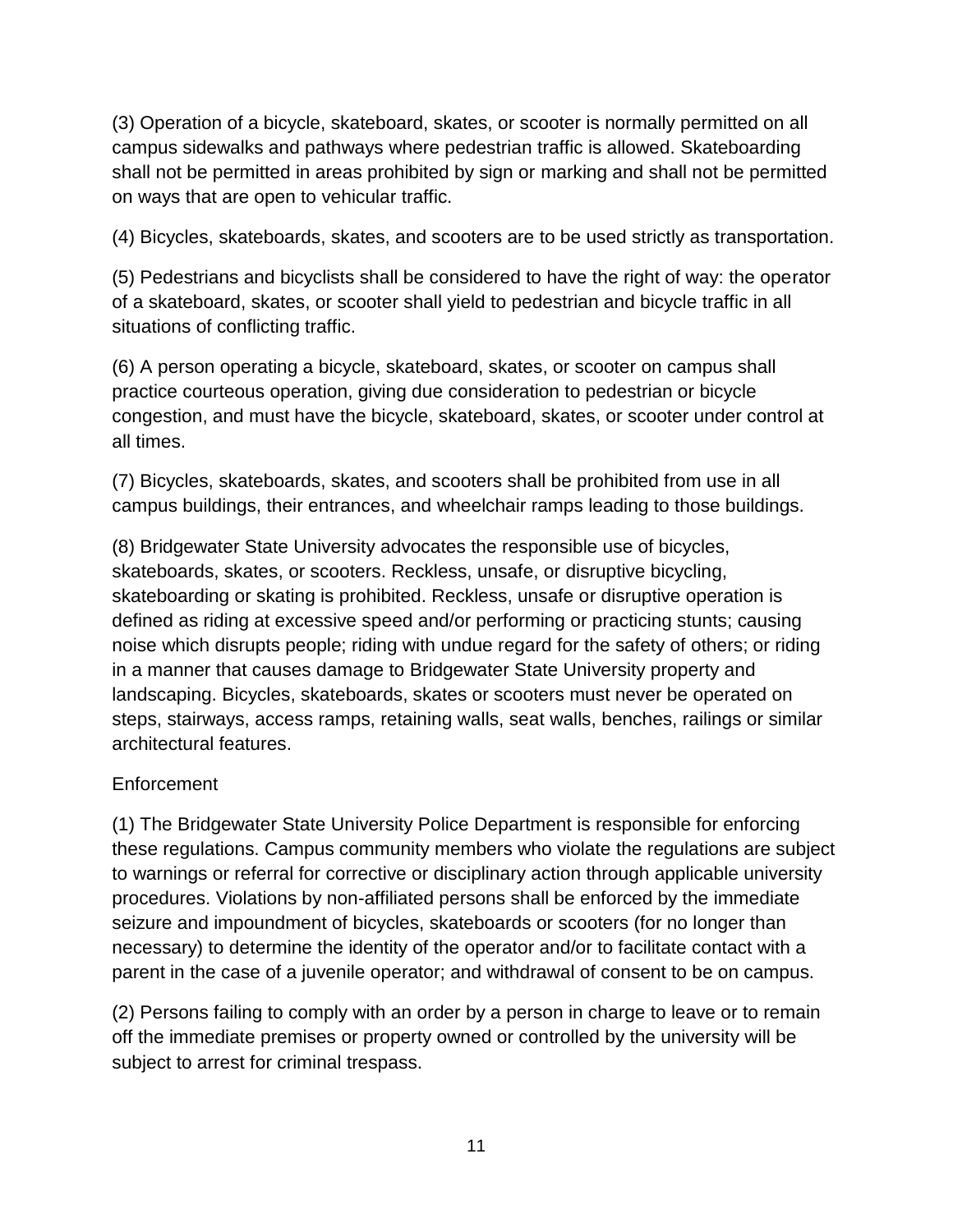(3) Parents and guardians of juvenile operators and adult operators, including students, faculty and staff, are responsible for damage to university buildings or property by their bicycles, skateboards, skates, or scooters.

XIII. Crossing at Right Angles; Standing or Walking in Roadway; Sleeping in Motor Vehicles

A. For the purposes of this regulation, a pedestrian is defined as any person afoot.

B. No pedestrian shall cross a roadway at any place other than by a route at right angles to the curb or by the shortest route to the opposite curb except in a marked crosswalk.

C. No person shall stand or walk in any roadway other than a crosswalk if such action interferes with the lawful movement of traffic. This provision shall not apply to any university employee or other public employee when necessarily upon a street in performance of duty.

D. Sleeping in any motor vehicle parked on the property of the university is prohibited during the hours of darkness, year-round.

E. The Bridgewater State University Police Department shall be responsible for enforcing this regulation. Campus community members who violate this regulation are subject to warnings or referral for corrective or disciplinary action through applicable university procedures. Violations by non-affiliated persons shall be enforced by warning or withdrawal of consent to be on campus.

F. Persons failing to comply with an order by a person in charge to leave or to remain off the immediate premises or property owned or controlled by the university will be subject to arrest for criminal trespass.

XIV. Amendments.

Should modifications or additions to these parking/traffic rules and regulations be deemed necessary by the university, such modifications, as consistent with the General Laws of the Commonwealth, may be adopted upon the approval of the board of trustees, or on behalf of the board by the president of the university or his/her designee. (M.G.L., c. 15A, § 1.)